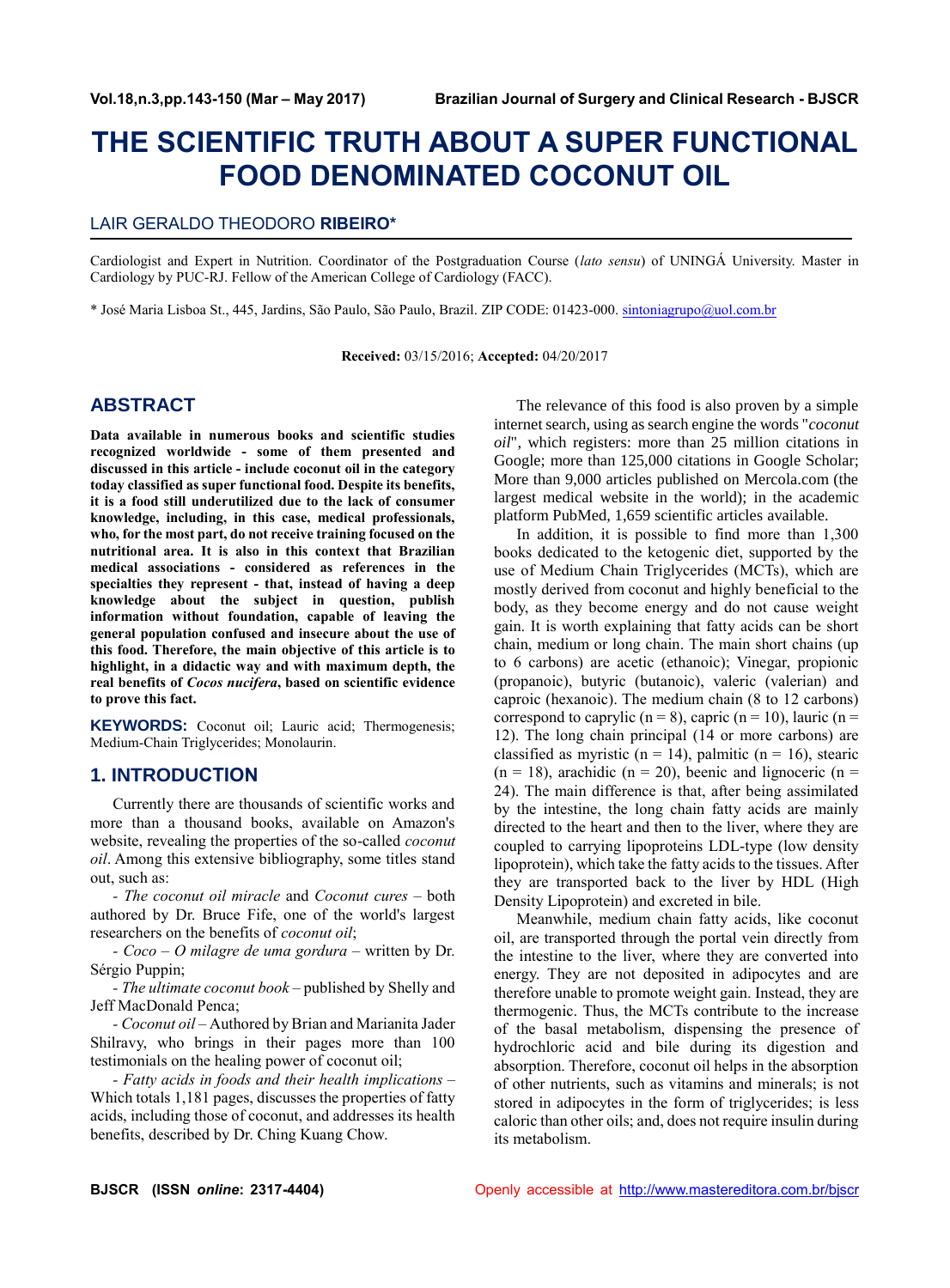# **2. MATERIAL AND METHODS**

In order to develop this integrative review, the following steps were followed: 1) to identify the guiding question, followed by the search of the descriptors or keywords; 2) determine the criteria for inclusion or exclusion of the search in online databases; 3) categorize the studies, summarizing and organizing the relevant information; 4) to evaluate the studies by the critical analysis of the extracted data; 5) discuss and interpret the results examined, contextualizing the theoretical knowledge and evaluating its applicability.

In this study, the guiding question of the integrative review was to review the specialized literature in order to evidence studies that classify coconut oil as functional superfood/ super functional food. The LILACS (Latin American and Caribbean Health Sciences Literature), SciELO (Scientific Electronic Library online) and PubMed (NCBI, National Library of Medicine) and Amazon, were consulted, regardless of their source language.

## **3. LITERATURE REVIEW**

Rich in lauric acid, which makes up 47% of its fatty acid content, coconut oil has numerous proven therapeutic actions. In contact with acidic pH of the stomach (equivalent to 2.0), it becomes monolaurin, a powerful antiviral, antibacterial and antifungal, which generates no resistance or side effect. Monolaurin also acts against the action of parasites. In a quick search on the Google Scholar platform, the word "*monolaurin*" (between quotation marks) records 2,370 results.

Combined with these attributes, coconut oil is known to be a potent anti-inflammatory, capable of reducing LDL and increasing HDL without altering cholesterol levels in most studies where the lipid profile was evaluated. It has an antithrombotic effect and inhibits lipid peroxidation, acting as an antioxidant, due to its high concentration of vitamin E and gallic acid. These and other benefits are proven in articles and medical scientific literature, which highlight their action in the prevention and effective treatment of various diseases, such as: Alzheimer's disease, HIV/ AIDS, cardiovascular diseases, cancer, diabesity (diabetes + obesity) and infections.

Ketone bodies - including acetone, acetoacetate and beta-hydroxybutyrate - generated from the MCTs of coconut oil, contribute significantly to the energetic metabolism of the brain. In her book, Dr. Mary T. Newport (2013)<sup>1</sup>, after treating her husband with coconut oil and MCTs, reports how the ketogenic diet assists in the remission and cure of Alzheimer's Disease, resulting in a significant regression in both motor and cognitive symptomatology.

The MCTs, by contrast, correspond to 64% of the coconut oil composition, making this food ideal for newborns - when used in children's formulations - and the elderly undergoing parenteral nutrition. Patients who are comatose - who go through long periods of disability and are distant from the conventional diet - can receive MCTs from coconut oil directly into the vein (parenteral nutrition), in order to aid recovery.

In the process of weight loss, widely researched by Geliebter  $(1983)^2$ , the largest contribution of MCTs is to their caloric total (6.8 - 8.6 calories for medium chain triglycerides (MCTs) versus 9.0 for long chain triglycerides (LCTs)) and to stimulate basal metabolism (LCTs above 4% and MCTs greater than  $14\%)^3$ . They are also more rapidly absorbed and transformed into energy, are not stored in the form of fat and discreetly stimulate thyroid function, in addition to producing the sensation of satiety.

Results of a study conducted by Assumption *et al*.  $(2009)^4$  disclose that women with abdominal obesity and BMI less than 35 kg/m<sup>2</sup>, treated with 30 mL of coconut oil for 12 weeks, reported a reduction of BMI and waist circumference. Because it is a modulator of weight, individuals undergoing a diet with coconut oil, if they are obese, tend to lose weight and, if they are very lean, tend to gain weight.

Besides its inherent benefits, coconut oil, when used in cooking, generates no trans fats, and substitute polyunsaturated omega-6 oils, which are proinflammatory. Due to the increased HDL/ total cholesterol ratio and the non-generation of trans fat, it is also ideal for cooking, baking and frying foods<sup>5</sup>. The contribution of MCTs and coconut oil in the treatment of diabetic (diabetes  $+$  obesity) is mentioned in several scientific studies, such as those conducted by Geliebter (1980)<sup>6</sup>; Baba (1982)<sup>7</sup>, Hill *et al.* (1989)<sup>8</sup>, Scalfi (1991)<sup>9</sup>, Garfinkel *et al.* (1992)<sup>10</sup>, Parekh *et al.* (1998)<sup>11</sup>, Lindeberg *et al.* (1999)<sup>12</sup>, St-Onge *et al.* (2002)<sup>13</sup>, Han *et al.* (2007)<sup>14</sup>, Cardoso *et al.* (2015)<sup>15</sup>.

While the benefits of medium chain fats in the treatment of type 1 diabetes have been investigated and demonstrated by Page  $(2009)^{16}$ , coconut oil, through lauric acid - which turns into monolaurin - acts against bacteria and other microorganisms, such as: *Candida albicans*, cytomegalovirus, chlamydia, groups A, F and G streptococci, *Neisseria ghonorreae*, *Staphylococcus aureus*, *Streptococcus agalactiae* and HIV virus, without affecting the intestinal microbiota<sup>17</sup>.

Fatty acids terminate in a carboxylic group. When they bind to the glycerol, in three positions triglycerides are formed. If they are two, the result will be a diglyceride and only one will be a monoglyceride or it may present as free fatty acid, separated from the glycerol molecule. Fats are ingested in the form of triglycerides, transformed by the digestive tract into monoglycerides or free fatty acid before being absorbed.

In its 8,000 years of existence - widely practiced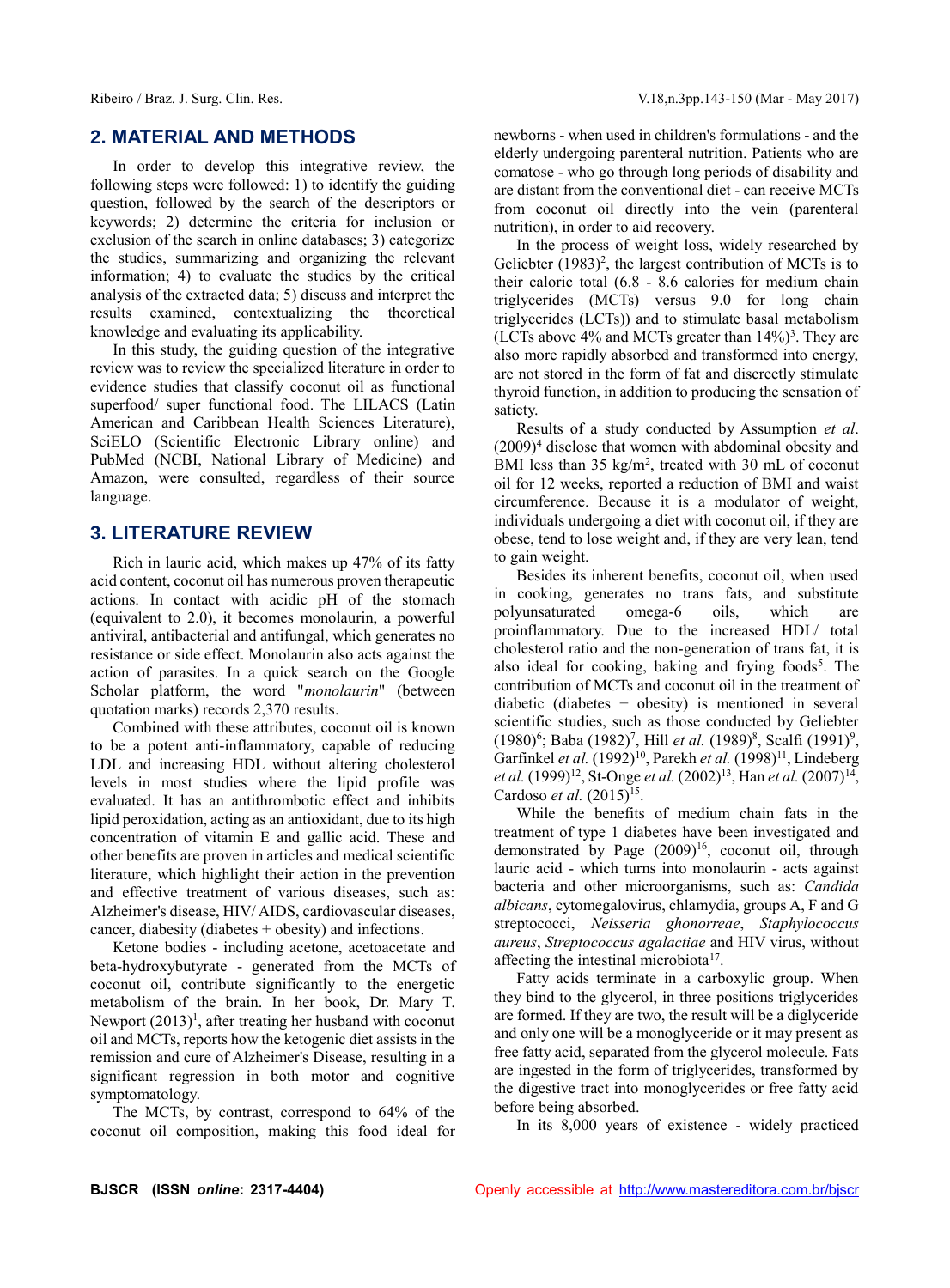nowadays - Ayurvedic medicine considers coconut oil an essential ingredient in numerous medicinal preparations. Even in the face of this reality, it is possible to find nutrition professionals who classify this food harmful to human health, without showing any scientific data that proves such an affirmation, as well as presented in TV programs.

Recalling one Abraham Lincoln's phrase: "*We can deceive a few, for a long time. We can deceive many, for a short time, but we cannot deceive many, for long time*".

## **Coconut Oil X Other Vegetable Oils**

Thus, the comparison of lipid and fat always requires evaluation of an important biochemical and physiological aspect of the body:

A triglyceride (fat) or triacylglyceride (TAG) equals one glycerol plus three fatty acids. About 95% of fats ingested in the diet come in the form of triglycerides (TGs), which constitute the body's main energy reserve.

On the basis of these facts, it is therefore foolish to say that coconut oil (fat) is harmful to health. The body offers no resistance to its metabolism, which does not occur with the other oils produced from canola (Colza-oil or Rapeseed-oil), soybean, sunflower, corn, peanut, etc. To avoid rancidity, after 10 days of production, these oils are partially hydrogenated, making them last longer on supermarket shelves. If on the one hand this benefits the entire production chain, on the other hand it substantially compromises the health of the population, which actually consumes trans fat, a true antinutrient.

It is interesting to note that among the populations where the use of coconut oil predominates there are practically no diabetes, hypertension and elevated cholesterol, according to data from several studies conducted worldwide. In contrast, canola oil, erroneously considered a health ally, is derived from the creation of a new molecule, which should be tested as suggested by Dr. David Klurfeld. Several studies point to this fact, revealing that canola oil:

- It is one of the most harmful oils to human health, being Colza, its source of origin, a plant considered poisonous even for the animals, for presenting 55% erucic acid in its original composition;
- Colza is a plant used in the production of lubricant, which has erucic acid as a component, one of the causes of myocardiopathy. Due to the inexistence of a plant called canola, the nonexistence of canola oil is confirmed. There is canola oil, but not a "oil of canola";
- Has its name derived from the initials CANOLA *(Canadian Oil Low Acid).* Genetically modified by the Canadian government, Colza, instead of

55% erucic acid, produces between 1% and 5% of that acid; receives in this case, the name CANOLA. When partially hydrogenated, erucic acid, present in Colza, transforms into brassidic acid, which is even more harmful to the body because it is trans fat. Colza is the translation of the word *Rapeseed* into English, which can also mean "the seed that rapes".

It is important to mention that a formation of toxic aldehyde, in millimoles per liter, after heating at 180 °C for a period of 30 minutes corresponds to 1 (one) in the coconut oil frying process; 1,5 with butter; Almost 3.0 with extra virgin olive oil; Almost 5.0 with corn oil; And more than 5.0 with sunflower oil. Therefore, among the oils available, coconut oil can be considered ideal for cooking, roasting and frying.

### **Cholesterol is not fat**

Three types of lipids are known: sterols: including phytosterol, ergosterol and cholesterol, lipoids: like phospholipids, like phosphatidylcholine (lecithin), and fats. All fat is a lipid, but not every lipid is fat. Cholesterol is a lipid, but contrary to what many people believe, it is not fat but a sterol.

There is, therefore, a serious misconception related to the theory of traditional cardiac diet. To date it is believed that the increase in saturated fat intake - wrongly considered cholesterol - causes the elevation of blood cholesterol and, consequently, heart disease. However, it is only a hypothesis, which has never been confirmed by any scientific study. Two recent studies, supported by meta-analysis and joint assessment of more than 800,000 patients, concluded that saturated fat consumption does not increase the risk for cardiovascular disease<sup>18,19</sup>.

Conducted in 2010 and 2014, these studies analyzed a total of 878,272 patients, resulting in the same conclusion: *Saturated fat does not increase risk for cardiovascular disease.*

## **Origin of the misunderstanding**

Cover of Time magazine, on January 13, 1963, the physiologist Ancel Keys, after evaluating epidemiological data of the population of 22 countries, chose 7, in order to establish a correlation between the increase in calorie and fat consumption to the deaths caused for heart disease, seeking in a pioneer way the basis of this theory.

Without establishing a cause-and-effect relationship, but only promoting a correlation, Keys simply ignored data from 15 countries researched, since they did not fit his hypothesis.

We also know that, like Finland and Mexico, which consumed calorie equivalents in their diets, they had extremely different rates of coronary disease in their populations (24 times higher in Finland than in Mexico),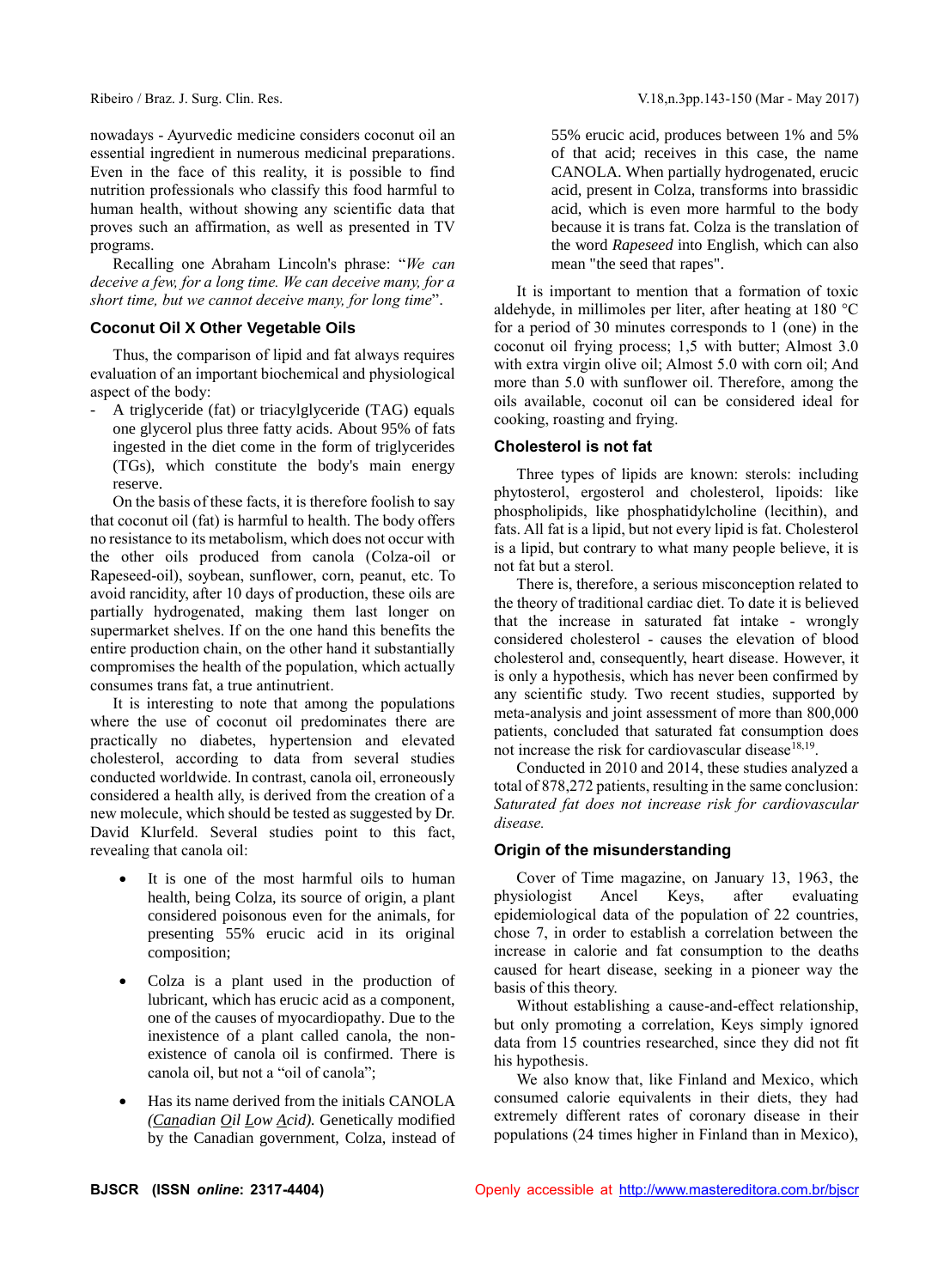Jacob Yerushalmy of the University of California-Berkeley in the United States.

In his study, Yerushalmy included data from the 22 countries, revealing that if everyone were considered, the results would be the opposite of what was reported by Keys. This makes the theory that saturated fats increase cholesterol is totally contested, considering that:

- Cholesterol makes up 50% of cell membranes;
- Reduces levels of Lp-a (lipoproteins), considered a risk factor for atherosclerotic diseases;
- The heart does not depend on glucose, but, fundamentally (about 60% to 70%), of saturated fatty acids;
- 75% of the atherosclerotic plaque consists of polyunsaturated fats of vegetable origin and not saturated fat;
- 55.3% of breastfed fat, the best food according to the World Health Organization (WHO), is saturated;
- Recent studies, including those performed with 878,272 individuals, show that saturated fat intake does not increase the risk for cardiovascular disease $18,19$

Inhabitants of northern India consume 17 times more saturated fat than those in the south and have seven times less heart disease<sup>20</sup>. According to research conducted in the 1960s by George Mann of Vanderbilt University, members of the Masai tribe in Kenya fed predominantly red meat and milk on a diet composed of about 60% fat, being at least half of that saturated fat.

This diet was also supplemented with bovine blood, extracted daily from the animals. Curiously, the masseuses were very thin, had lower cholesterol levels, and were virtually free of heart disease. British researchers also monitored a group of Masai men, noting that - after moving these natives to Nairobi, the capital of Kenya, which resulted in the consumption of processed foods and large amounts of carbohydrates - there was a rise in cholesterol levels and a Substantial increase in the prevalence of cardiovascular disease.

This only proves that the intake of too much or too little saturated fat does not increase or decrease the risk of cardiovascular disease, as emphasized in the conclusion of the two studies mentioned. After performing a survey of 1,700 patients with aortic aneurysm, Dr. Michael DeBakey also found no correlation between blood cholesterol levels and the incidence of atherosclerosis $^{21}$ . Another study, this time promoted with a long-lived community in Georgia (former Soviet Union), found that those who ate the most fatty foods had longer lives $^{22}$ .

According to Alfin-Slater *et al.* (1980)<sup>23</sup>, the cholesterol from the diet has an important role in maintaining the health of the intestinal wall. Today, it is known that dysbiosis causes many problems to the body,

and the intestine is responsible for the origin of autoimmune diseases, which can be prevented with the intake of saturated fats.

In one of the most significant epidemiological surveys for global cardiology in the small town of Framingham, Massachusetts, at the beginning of 1948, with 40 years of follow-up of the study population, Dr. Castelli, professor of Harvard Medical School and study coordinator, highlighted at the conclusion of the article on the topic that: $24$ :

"*In Framingham, the more saturated fat, the more cholesterol and more calories someone ingests, the lower the person's blood cholesterol level*". (Castelli *et al.*, 1992)<sup>24</sup>.

Historical facts support this conclusion, as can be seen in the comparison of diet in the United States between 1910 and 1970, presented in an article published by Enig  $(1998)^{25}$ . While in 1910, myocardial infarction did not exist in that country, predominantly the animal fat diet (83%) and the annual consumption of eight kilos of butter, in 1970 myocardial infarction became the main cause of death, although the use of animal fat had been reduced to 62% and butter consumption to 1.8 kg.

#### **Historical mistake**

Due to this fact, it is possible to conclude that the population in general was mistakenly led to exchange saturated fat for the unsaturated fat of vegetable oils. It is interesting to note that in the period mentioned in the study by Dr. Mary Enig - considered to be the world's largest authority on fat, one of the main defenders of coconut oil - consumption of polyunsaturated vegetable oils increased by 400%. Remembering that when heated, vegetable oils become oxidized fats, toxic to the body, as opposed to saturated fats.

In the year 1911, unsaturated oils were introduced into the diet of Americans. After completing his postgraduate program in Europe in 1918, Dr. Paul Dudley White brought the first electrocardiograph from the Netherlands to the United States, detecting, even in the midst of the doubts of numerous colleagues, the occurrence of myocardial infarction after seven Years of studies and evaluations. In 1930, three thousand people died as a result of a country infarction, a number that jumped to 300,000 in the 1960s.

Frightened by the possibility of suffering cardiovascular disease, the American population demanded measures, which resulted in a massive campaign against the consumption of fats and, consequently, a change of strategy of the food companies.

With the reduction of fat in their composition, the products became virtually tasteless, leading to a considerable addition of sugar and carbohydrates to make them palatable. However, as already proven in studies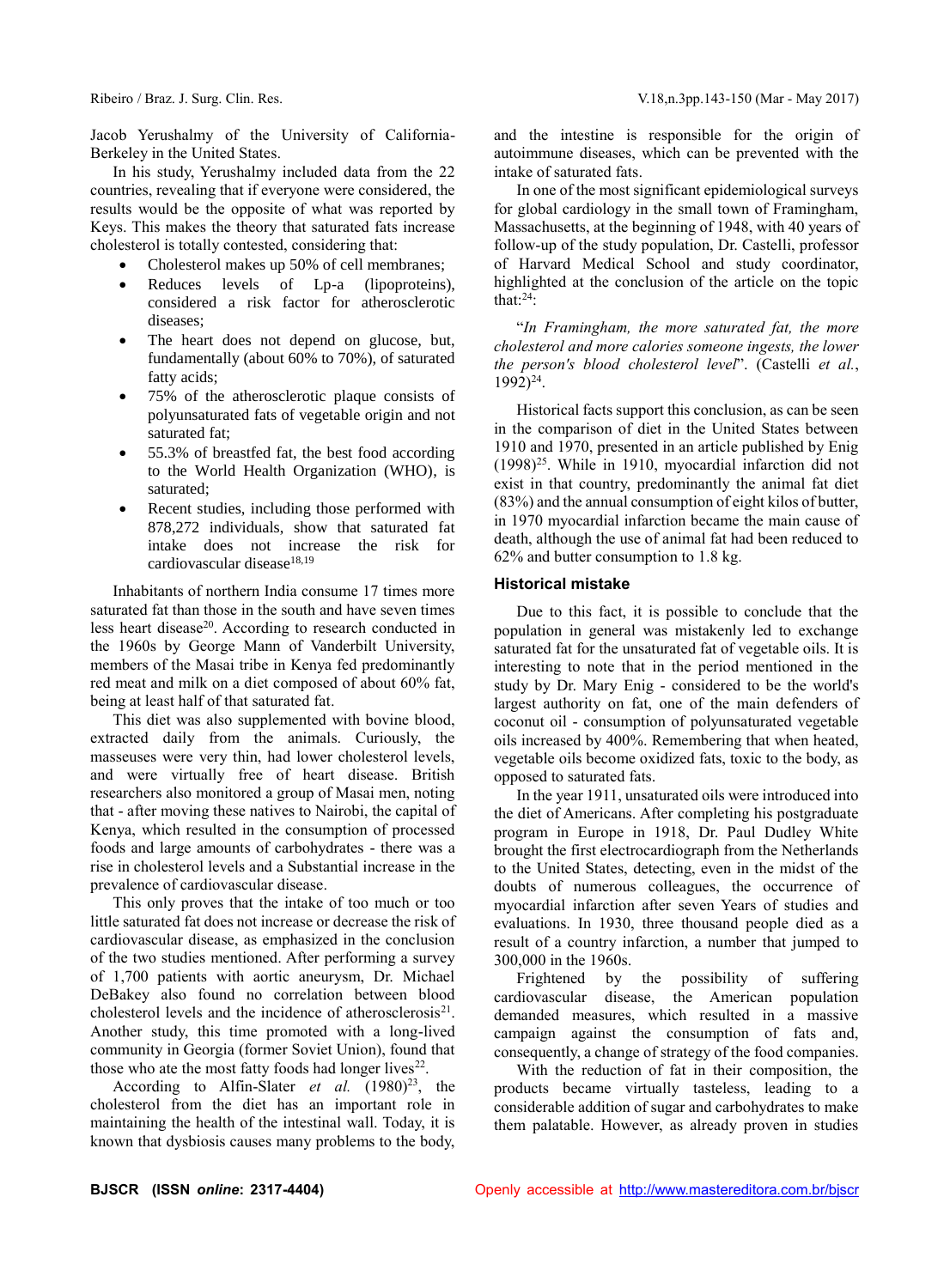with rats, sugar causes a greater addiction than that caused by heroin. However, it is a fact that much of this history, over the years, has been lost. Today, unfortunately, the ignorance about this issue is perceptible, and the way the misinformation is disseminated is clear.

As reality often differs from what many people advocate, we now see individuals - who for years follow a low-fat, high-carbohydrate diet - have a compromised steroid hormone profile and a neurotransmitter imbalance, binge eating disorder. Remembering that steroid hormones depend on cholesterol.

Therefore, it should be understood that there is an important difference between saturated, monounsaturated and polyunsaturated oils. When a person buys a polyunsaturated vegetable oil, he takes home the trans fat percentage needed not to make that product rancid on the supermarket shelf.

The salubrity of an oil depends basically on the carbon chain, its susceptibility to peroxidation, the free radicals generated and their saturation. Much of the composition of coconut oil is already saturated. However, it is composed of medium chain saturated fatty acids, whose metabolism is very different from those of long chain.

#### **Scientific data**

In America, 2,500 people die every day due to a heart problem. This corresponds to one dead person every 34 seconds. In contrast, residents of the South Pacific islands do not suffer from heart disease. It was on the basis of this comparison that Dr. Ian A. Prior and Dr. Jon J. Kabara conducted a study<sup>26</sup> supported by the analysis of the diet with high intake of coconut oil (75% of the fat consumed) of the inhabitants of the islands of Puka-Puka and Tokelau in New Zealand.

Among the results, it is noticed that, in spite of the high ingestion of coconut oil, the inhabitants of these places practically did not present/ display diagnosis of cardiovascular disease. However, when moving to the capital Wellington, New Zealand, the population previously evaluated had an increase in this incidence due to the consumption of processed foods.

A meta-analysis of 60 clinical trials on MCTs and lipidogram reveals that medium-chain triglycerides, present in coconut oil, improve people's lipid profile<sup>27</sup>. Coconut oil also stimulates the HDL/ total cholesterol ratio when it is considered that predominantly coconuteating populations have a very low incidence of cardiovascular disease, according to data published in Lindebergh's *et al.*  $(1994)^{28}$  and Mendis *et al.*  $(1980)^{29}$ . Kaunitz  $(1992)^{30}$ , concluded that although the coconut intake index is the highest in the Republic of the Philippines, the Bicol region had the lowest incidence of heart disease in the country.

Among the data published by the authors, mortality due to CVD and stroke, per 100,000 inhabitants per year, corresponded to 1,802 in Russia, 814 in the United States, 548 in Japan and only 120 in the Philippines, a country that is one of the largest coconut consumers in the world. In another research, Dayrit  $(2003)^{31}$  the Bicol region recorded the lowest incidence of CVD in the country, at the same time that it ranks as the largest coconut consumer in the Philippines.

The evident relationship between the consumption of coconut oil and the low levels of cardiovascular diseases is proven in other relevant studies, related in the bibliographical references of this article and available for the consultation of those who seek more knowledge on the subject<sup>15, 27, 28, 30, 31, 32, 33-41</sup>.

Conquering similar interest, the beneficial effects of coconut water on HDL levels are demonstrated in Zhao's et al. (1995)<sup>42</sup> article. In the relationship between calcium and magnesium, coconut water with 1: 1.04 reveals another attribute, compared to 1: 3 in seawater; 1: 1 in the pumpkin; 7: 1 in cow's milk; 27: 1 in orange juice; 100: 1 in antacids. Among sodium and potassium, this ratio, compared to coconut milk, is equivalent to 0.42, whereas coconut water contains more potassium than sodium (2.4: 1) and magnesium than calcium (1.04 :1). These results led researchers to develop a study on the intravenous application of coconut water $43$ , in cases of renal lithiasis $44$ and intraocular glaucoma<sup>45</sup>.

#### **Coconut composition**

The *Cocos nucifera* (coconut) species originated in Cape Verde and was introduced in Brazil in 1553, years after the discovery of the country. Coconut consists essentially of 47% water, 34% fat, 11% fiber, 4% protein and 4% starch and sugar. When dry, its composition corresponds to 3% water, 64% fat, 15% fiber, 9% protein and 9% sugar and starch.

Coconut oil, in turn, has its composition shown in Figure 1 and Table 1.



**Figure 1.** Composition of the oil of *Coco nucifera*, according to Table 1.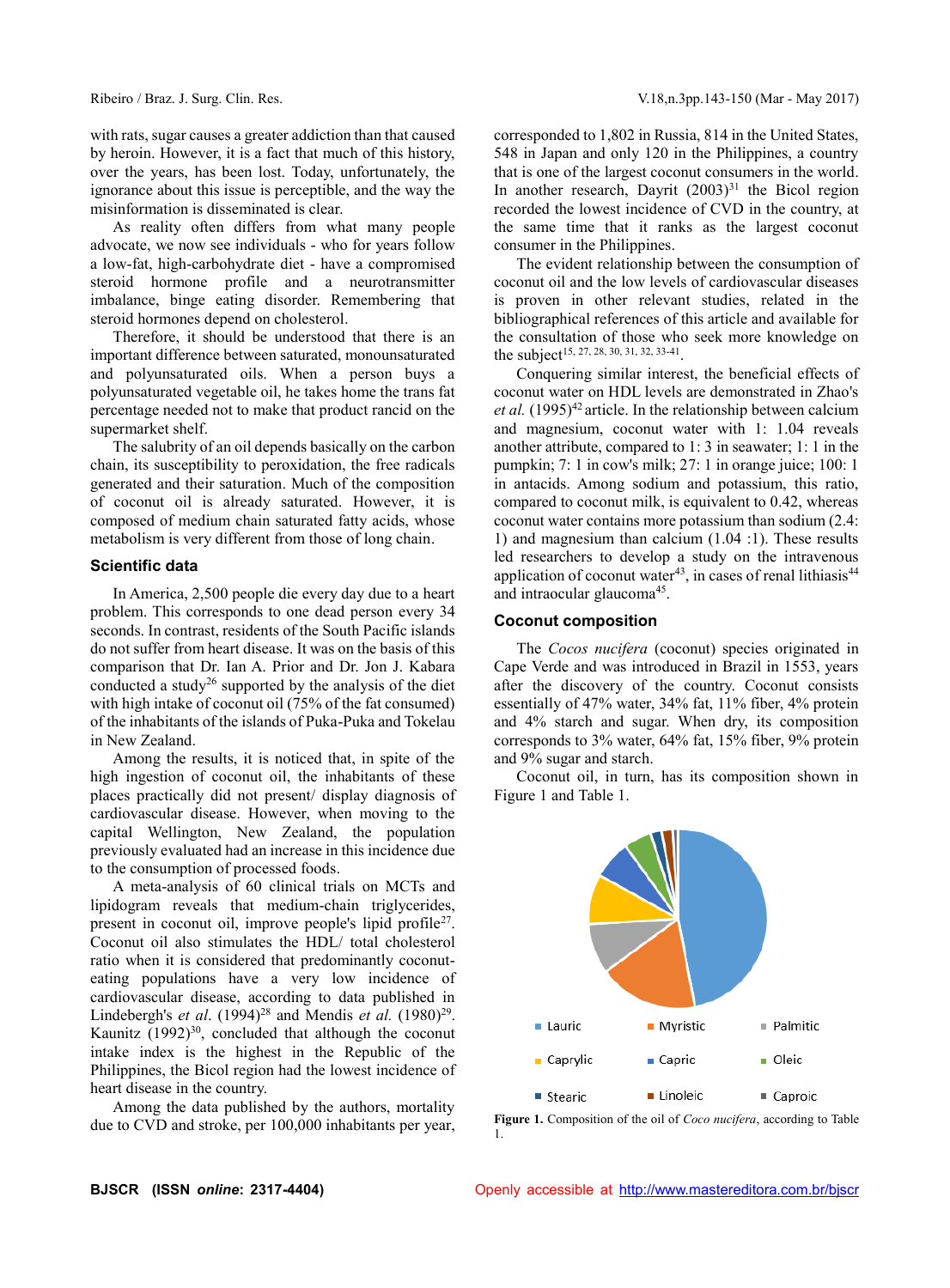#### **Table 1. Composition of** *Coco nucifera* **oil.**

| Component            | $\frac{0}{6}$  | Carbon atoms |
|----------------------|----------------|--------------|
| <b>Lauric</b> acid   | 47             | 12           |
| <b>Myristic acid</b> | 18             | 14           |
| <b>Palmitic acid</b> | 9              | 16           |
| Caprylic acid        | 9              | 8            |
| Capric acid          | $\overline{7}$ | 10           |
| <b>Oleic</b> acid    | 5              | $18:1, n-9$  |
| <b>Stearic acid</b>  | $\mathfrak{D}$ | 18           |
| <b>Linoleic acid</b> | $\mathfrak{D}$ | $18:2, n-6$  |
| Caproic acid*        |                | 6            |

\*Excellent for the large intestine

For the *in nature* use with fibers, mineral salts, medium-chain fatty acids (caprylic, capric and lauric), proteins, vitamins (A, B1, B2, B5 and C) and water, the coconut undergoes a grinding step and cold pressing, in which the extraction of milk, oil (virgin and extra virgin) and dehydrated coconut takes place. In this case, no additives are used and the oil has an acidity of less than  $0.5\%$ .

In addition to being tasty, coconut water is an excellent natural moisturizer, rich in minerals, with an isotonic concentration for the human body. Ingested three times a day, one tablespoon of coconut oil (14 grams) is able to prevent and contribute to the treatment of numerous diseases.

Regarding its benefits, coconut oil promotes the increase of general thermogenesis, beta-oxidation, postprandial thermogenesis, CCK and PPY production and the sensation of satiety, besides presenting anti-viral, antifungal and antibacterial properties. It is also capable of inhibiting HIV reverse transcriptase, preventing the manifestation of AIDS, and acting as an immunomodulator (lauric acid), contributing to the prevention of autoimmune diseases.

The use of lauric acid in the treatment of various diseases, especially AIDS, has gained space in specialized medical sites, which often address this issue with the publication of different studies and researches. In these studies, it is possible to verify that 14% of the saturated fat present in breast milk is composed of lauric acid, as well as in babassu oil (44%), palm oil (48.2%) and coconut oil (47%). The therapeutic effects of this important component for health are also addressed in several scientific articles, such as those signed by Garfinkel *et al.* (1992)<sup>10</sup> and Skrivanova *et al.* (2006)<sup>46</sup>.

Rich in fiber, coconut butter does not require insulin to be digested and is therefore ideal for diabetic patients. Because it is immunomodulatory, it also benefits patients with autoimmune diseases. Studies in India have shown that dry coconut, as well as magnesium sulfate, promotes the elimination of 90% of the parasites present in the body after 12 hours of ingestion.

The MCTs are efficient against Candida, *H. pilory* and Giardia. Candidiasis, for example, can be cured with the ingestion of three tablespoons of coconut oil within 30 days. Several researches - also available for reading, according to the suggested relationship in the bibliographical references of this article<sup>47-52</sup> –, prove the benefits of coconut oil and MCTs in infections and infestations.

The dissolution of the fats present in the protective coat of the virus is another important action attributed to the lauric acid (monolaurin) present in the coconut, described by Dayrit  $(2000)^{49}$  and Hierholzer & Kabara  $(1982)^{53}$ .

Petschow *et al.* (1996)<sup>54</sup>, on the other hand, conducted an important study on the benefits of MCTs in ulcers with presence of H. pylori. Specifically in the digestive system, the properties of MCTs aid in the treatment of irritable colon, ulcerative colitis, cystic fibrosis and Crohn's Disease without causing any change in the intestinal microbiota.

When the subject is the treatment of cancer, several studies show how coconut oil becomes an important ally. These searches are also available for reading, according to titles listed in the bibliographical references of this article<sup>55-58</sup>.

Like coconut butter, coconut meal is high in fiber (61%), 7% soluble and 93% insoluble. Burkitt  $(1981)^{59}$ Stresses that fibers aid in the treatment of appendicitis, hiatal hernia - which in the United States occurs in one in four adults and in Kenya in one in every thousand adults - of hemorrhoids, gallstones, varicose veins and Diverticulosis, as well as CVDs, in addition to promoting better insulin sensitivity.

Based on the findings - scientifically documented - it is possible to affirm with complete conviction, contrary to misinformation on the subject, that, more than an excellent food, coconut and its derivatives contribute to the maintenance of health, due to Its antimicrobial, antiinflammatory and immunological action, considering that MCTs present in its composition decrease IL1, IL-6 and IL-9 and increase IL-10.

To conclude, some websites of reference reinforce even more these attributes:

- [www.coconutoil.com](http://www.coconutoil.com/)
- [www.fda.gov/oc/initiatives/transfat](http://www.fda.gov/oc/initiatives/transfat)
- [www.westonaprice.org](http://www.westonaprice.org/)
- [www.lauric.org/index.html](http://www.lauric.org/index.html)
- [www.westonaprice.org/knowyourfats](http://www.westonaprice.org/knowyourfats)

# **4. CONCLUSION**

In 2005, the New England Journal of Medicine (NEJM) published a work revealing that, for the first time in human history, the generation that is being born will live less than that of their parents. Much of this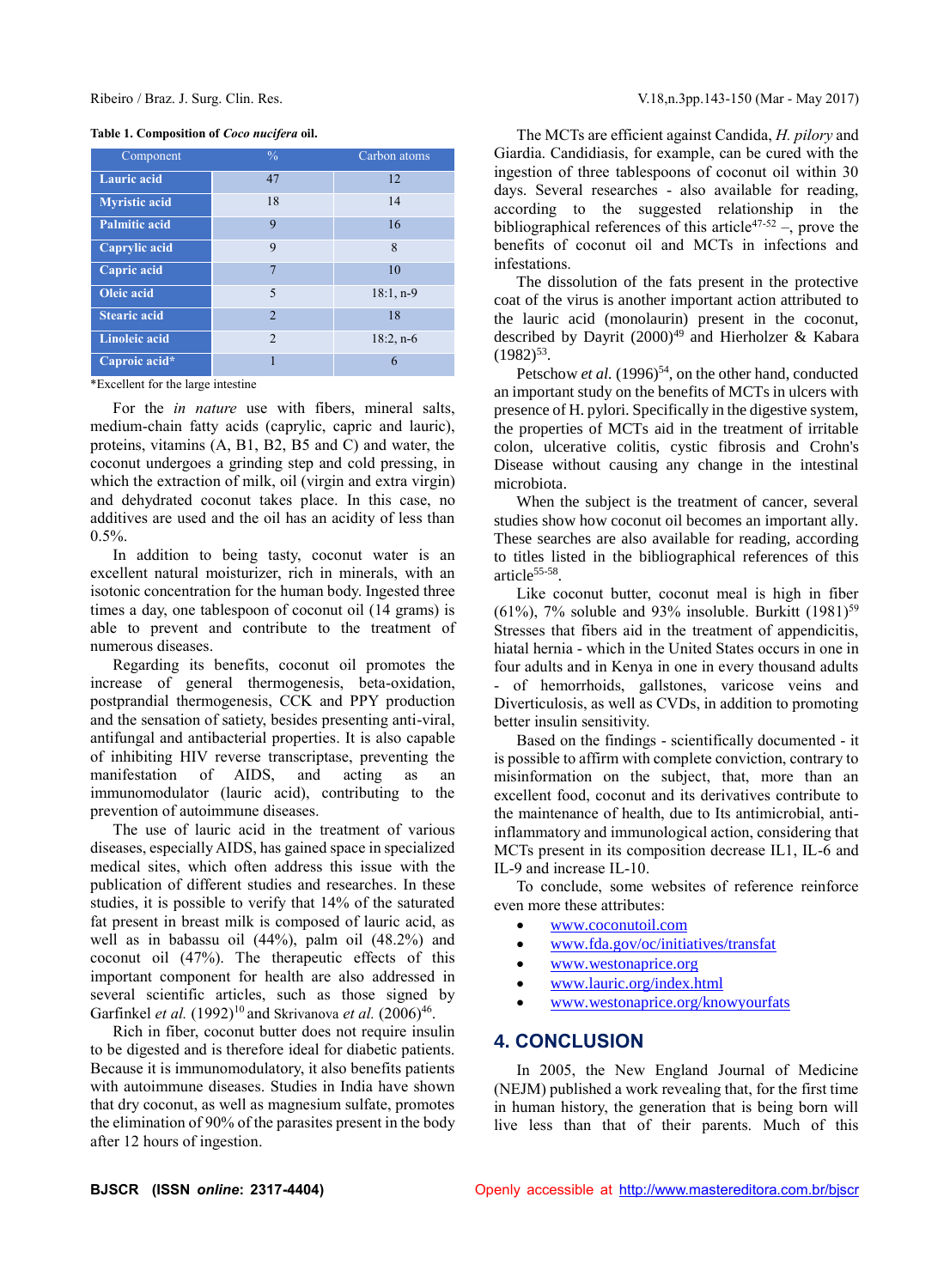responsibility is due to vegetable oils (trans fat, antinutrient), widely marketed and used in the preparation of meals served both inside and outside the home.

In the list formed by these oils, many of them disclosed as health agents, one of the highlights, is Canola oil, the most deleterious, due mainly to the presence of erucic acid (causing heart diseases) in its composition.

Contrary to this observation, coconut oil - a superfood - is capable of promoting innumerable health benefits, but it faces adversities due to the lack of knowledge of its attributes and the dissemination of undue information, made without any scientific basis.

In addition to the list of materials that prove the attributes of coconut oil available in this article, it is important to note that no work has been found in the medical literature to indicate that its use is harmful to human health in any way.

# **REFERENCES**

- [1] Newport MT. Alzheimer's Disease What If There Was a Cure? 2nd Edition, Basic Health Publication, Inc. Laguna Beach, CA. 2013.
- [2] Geliebter A. Overfeeding with medium-chain triglycerides diet results in diminished deposition of fat. Am J Clin Nutr. 1983; 37.
- [3] Seaton TB, *et al*. Thermic effects of medium-chain and long chain triglycerides in man*.* Am J Clin Nutr, 1986; 44:630-634.
- [4] Assunção ML, *et al.* Effects of dietary coconut oil on the biochemical and anthropometric profiles of women presenting abdominal obesity. Lipids. 2009 Jul; 44(7):593-601.
- [5] Nevin KG, Rajamojan T. Beneficial effects of virgin coconut oil on lipid parameters and in vitro LDL oxidation. Clinical Biochemistry. 2004; 37:830–835.
- [6] Geliebter A. Overfeeding with a diet containing medium chain triglyceride impedes accumulation of body fat. Clinical Research. 1980; 28.
- [7] Baba N. Enhanced thermogenesis and diminished deposition of fat in response to overfeeding with diet containing medium-chain triglyceride. Am J Clin Nutr. 1982; 35.
- [8] Hill, *et al*. Thermogenesis in humans during overfeeding with medium-chain triglycerides. Metabolism. July. 1989; 38(7):641-48.
- [9] Scalfi L*, et al.* Postprandial thermogenesis in lean and obese subjects after meals supplemented with mediumchain and long chain triglycerides. Am J Clin Nutr. 1991; 53:1130-1133.
- [10] Garfinkel M*, et al*. Insulinotropic potency of lauric acid: A metatolic rational for medium chain fatty acids (MCF) in TPN formulation. Journal of Surgical Research; 1992; 52.
- [11] Parekh PI, *et al*. Reversal of diet-induced obesity and diabetes in mice. Metabolism.1998. 47(9):1089.
- [12] Lindeberg S, *et al.* Low serum insulin in traditional pacific islanders –the Kitava study. Metabolism. 1999; 48 (10):1216-1219.
- [13] St-Onge M, *et al.* Physiological effects of medium-chain triglycerides: potential agent in the prevention of obesity*.* J. of Nutrition. 2002; 13(3):329-332.
- [14] Han JR, *et al*. Effects of dietary medium chain triglycerides on weight loss and insulin sensitivity in a group of moderately overweight free-living type 2 diabetic chinese subjects. Metabolism. July. 2007; 56(7):985-991.
- [15] Cardoso DA, *et al.* A coconut virgin oil-rich diet increases HDL cholesterol and decreases waist circumference and body mass in coronary artery disease patients. Nutr. Hosp. 2015. Nov. 1; 32 (5):2144-52.
- [16] Page KA. Medium-chain fatty acids improve cognitive function in intensively treated type 1 diabetic patients and support in vitro synaptic transmission during acute hypoglycemia. Diabetes. 2009 May; 58 (5):12337-44.
- [17] Enig MG. Know your fats. Bethesda Press, Silver Spring, MD, 2000.
- [18] Siri-Tarino PW*, et al.* Meta-analysis of prospective cohort studies evaluating the association of saturated fat with cardiovascular disease. Am J Clin Nutr. 2010. Mar.: 91(3):535-46.
- [19] Chowdhury R, *et al.* Association of dietary supplement fatty acids with coronary risk: a systematic review and meta-analysis. Ann Intern Med. 2014. Mar 18; 160(6):398-406.
- [20] Malhotra SL. Epidemiology of ischemic heart disease in India-geographic aspects, dietary and environmental factors in railway population of known constitution. Indian Journal of Industrial Medicine, 1968; 14(4):219- 241.
- [21] Debakey M. Serum cholesterol levels in patients treated surgically for atherosclerosis. JAMA, 1964; 189:655-59.
- [22] Pittskhelauri GZ. The long living of soviet Georgia. 1982. Human Sciences Press, New York.
- [23] Alfin-Slater RB, *et al*. Lipids. Modern Nutrition in Health and Disease, 6 th ed., Philadelphia. 1980; 134.
- [24] Castelli WP. Concerning the possibility of a nut. Arch Intern Med 1992; 152 (7):1371-1372.
- [25] Enig Mary G. Health and nutritional benefits from coconut oil. Price-Pottenger Nutrition Foundation Health Journal. 1998; 20:1:1-6.
- [26] Prior IA, *et al.* Cholesterol, coconuts, and diet on polynesian atolls: A natural experiment: The Pukapuka and Tokelau Island Studies. Am J Clin Nutr. 1981; 34:1552-1561.
- [27] Mensik RP, *et al*. Effects of dietary fatty acids and carbohydrates on the ration of serum total to HDL cholesterol and on serum lipids and apolipoproteins: a meta-analysis of 60 controlled trials. Am J Clin Nutr. 2003; 77(5):1146-1155.
- [28] Lindebrg S, *et al.* Cardiovascular risk factors in a Melanesian population apparently free from stroke and ischaemic heart disease: The Kitava study. J. Intern. Med. 1994; 236:331-340.
- [29] Mendis S,. *et al*. The effects of replacing coconut oil with corn oil on human serum lipid profiles and platelet derived factors active in atherogenesis. Nutrition Reports International. Oct. 1980; 40(4).
- [30] Kaunitz H, Dayrit CS. Coconut oil consumption and coronary heart disease. Phili J Inter Med. 1992; 30:165- 171.